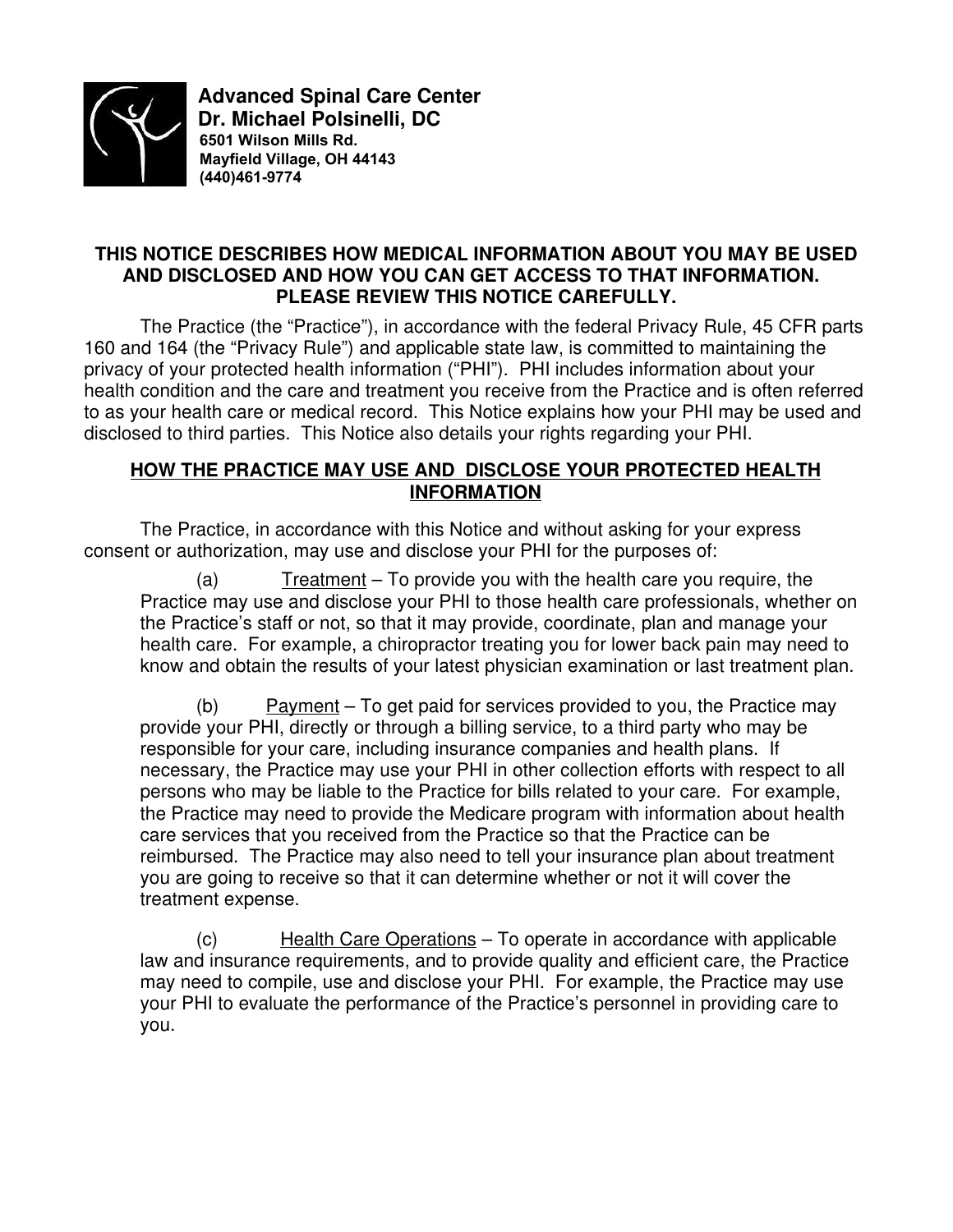### **OTHER EXAMPLES OF HOW THE PRACTICE MAY USE YOUR PROTECTED HEALTH INFORMATION**

(a) **Advice of Appointment and Services** – The Practice may, from time to time, contact you to provide appointment reminders or information about treatment alternatives or other health-related benefits and services that may be of interest to you. The following appointment reminders may be used by the Practice: a) a postcard mailed to you at the address provided by you; and b) telephoning your home and leaving a message on your answering machine or with the individual answering the phone.

(b) **Directory/Sign-In Log** – The Practice maintains a sign-in log at its reception desk for individuals seeking care and treatment in the office. The sign-in log is located in a position where staff can readily see who is seeking care in the office, as well as the individual's location within the Practice's office suite. This information may be seen by, and is accessible to, others who are seeking care or services in the Practice's offices.

(c) **Family/Friends** – The Practice may disclose to a family member, other relative, a close personal friend, or any other person identified by you, your PHI directly relevant to such person's involvement with your care or the payment for your care. The Practice may also use or disclose your PHI to notify or assist in the notification (including identifying or locating) a family member, a personal representative, or another person responsible for your care, of your location, general condition or death. However, in both cases, the following conditions will apply:

> (i) If you are present at or prior to the use or disclosure of your PHI, the Practice may use or disclose your PHI if you agree, or if the Practice can reasonably infer from the circumstances, based on the exercise of its professional judgment, that you do not object to the use or disclosure.

(ii) If you are not present, the Practice will, in the exercise of professional judgment, determine whether the use or disclosure is in your best interests and, if so, disclose only the PHI that is directly relevant to the person's involvement with your care.

# **OTHER USE & DISCLOSURES WHICH MAY BE PERMITTED OR REQUIRED BY LAW**

The Practice may also use and disclose your PHI without your consent or authorization in the following instances:

(a) De-identified Information – The Practice may use and disclose health information that may be related to your care but does not identify you and cannot be used to identify you.

(b) Business Associate – The Practice may use and disclose PHI to one or more of its business associates if the Practice obtains satisfactory written assurance, in accordance with applicable law, that the business associate will appropriately safeguard your PHI. A business associate is an entity that assists the Practice in undertaking some essential function, such as a billing company that assists the office in submitting claims for payment to insurance companies.

(c) Personal Representative – The Practice may use and disclose PHI to a person who, under applicable law, has the authority to represent you in making decisions related to your health care.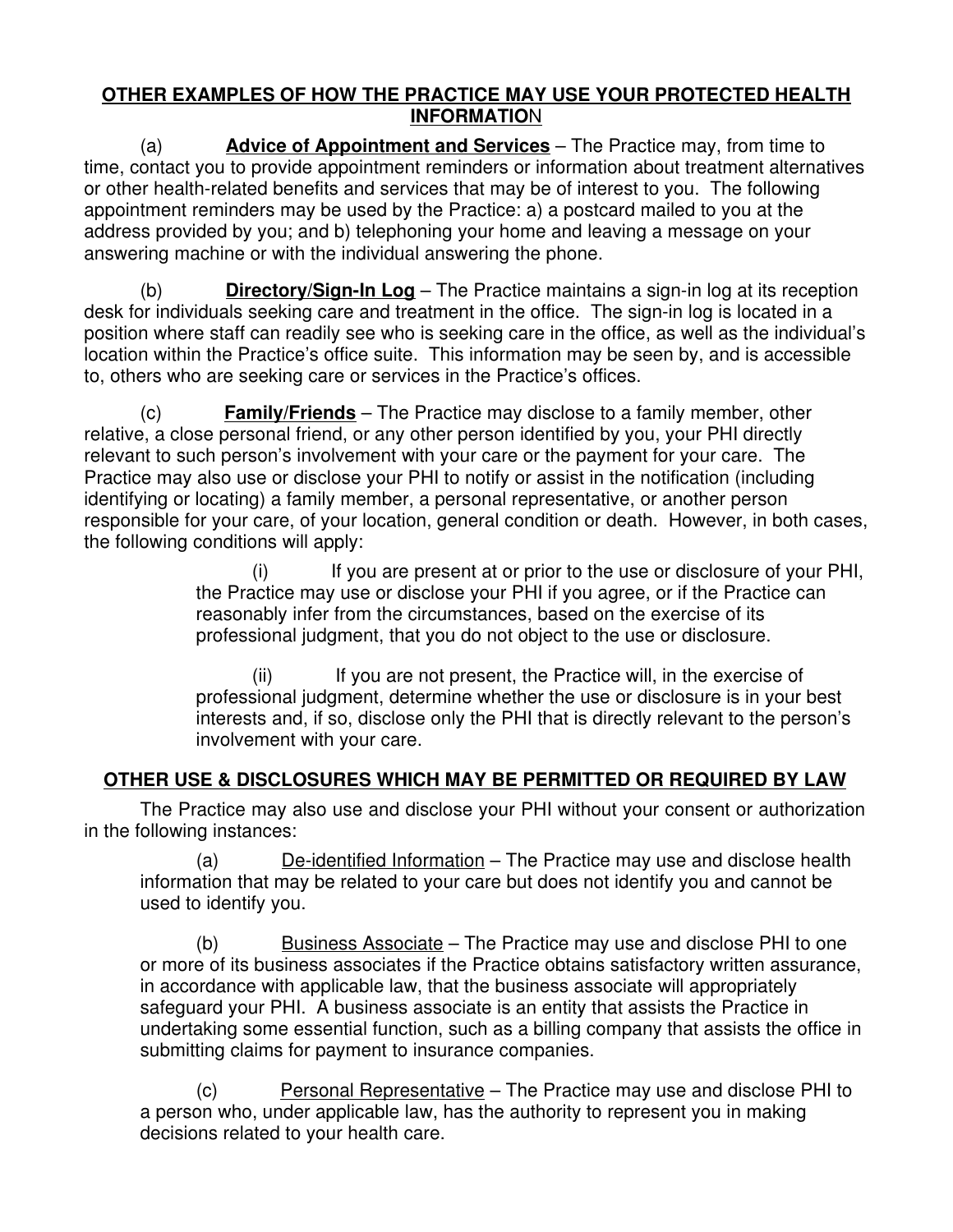(d) Emergency Situations – The Practice may use and disclose PHI for the purpose of obtaining or rendering emergency treatment to you provided that the Practice attempts to obtain your Consent as soon as possible: The Practice may also use and disclose PHI to a public or private entity authorized by law or by its charter to assist in disaster relief efforts, for the purpose of coordinating your care with such entities in an emergency situation.

(e) Public Health Activities – The Practice may use and disclose PHI when required by law to provide information to a public health authority to prevent or control disease.

(f) Abuse, Neglect or Domestic Violence – The Practice may use and disclose PHI when authorized by law to provide information if it believes that the disclosure is necessary to prevent serious harm.

 $(q)$  Health Oversight Activities – The Practice may use and disclose PHI when required by law to provide information in criminal investigations, disciplinary actions, or other activities relating to the community's health care system.

(h) Judicial and Administrative Proceeding – The Practice may use and disclose PHI in response to a court order or a lawfully issued subpoena.

(i) Law Enforcement Purposes – The Practice may use and disclose PHI, when authorized, to a law enforcement official. For example, your PHI may be the subject of a grand jury subpoena, or if the Practice believes that your death was the result of criminal conduct.

(j) Coroner or Medical Examiner – The Practice may use and disclose PHI to a coroner or medical examiner for the purpose of identifying you or determining your cause of death.

(k) Organ, Eye or Tissue Donation – The Practice may use and disclose PHI if you are an organ donor to the entity to whom you have agreed to donate your organs.

(l) Research – The Practice may use and disclose PHI subject to applicable legal requirements if the Practice is involved in research activities.

(m) Avert a Threat to Health or Safety – The Practice may use and disclose PHI if it believes that such disclosure is necessary to prevent or lessen a serious and imminent threat to the health or safety of a person or the public and the disclosure is to an individual who is reasonably able to prevent or lessen the threat.

(n) Specialized Government Functions – The Practice may use and disclose PHI when authorized by law with regard to certain military and veteran activity.

(o) Workers' Compensation – The Practice may use and disclose PHI if you are involved in a Workers' Compensation claim to an individual or entity that is part of the Workers' Compensation system.

(p) National Security and Intelligence Activities – The Practice may use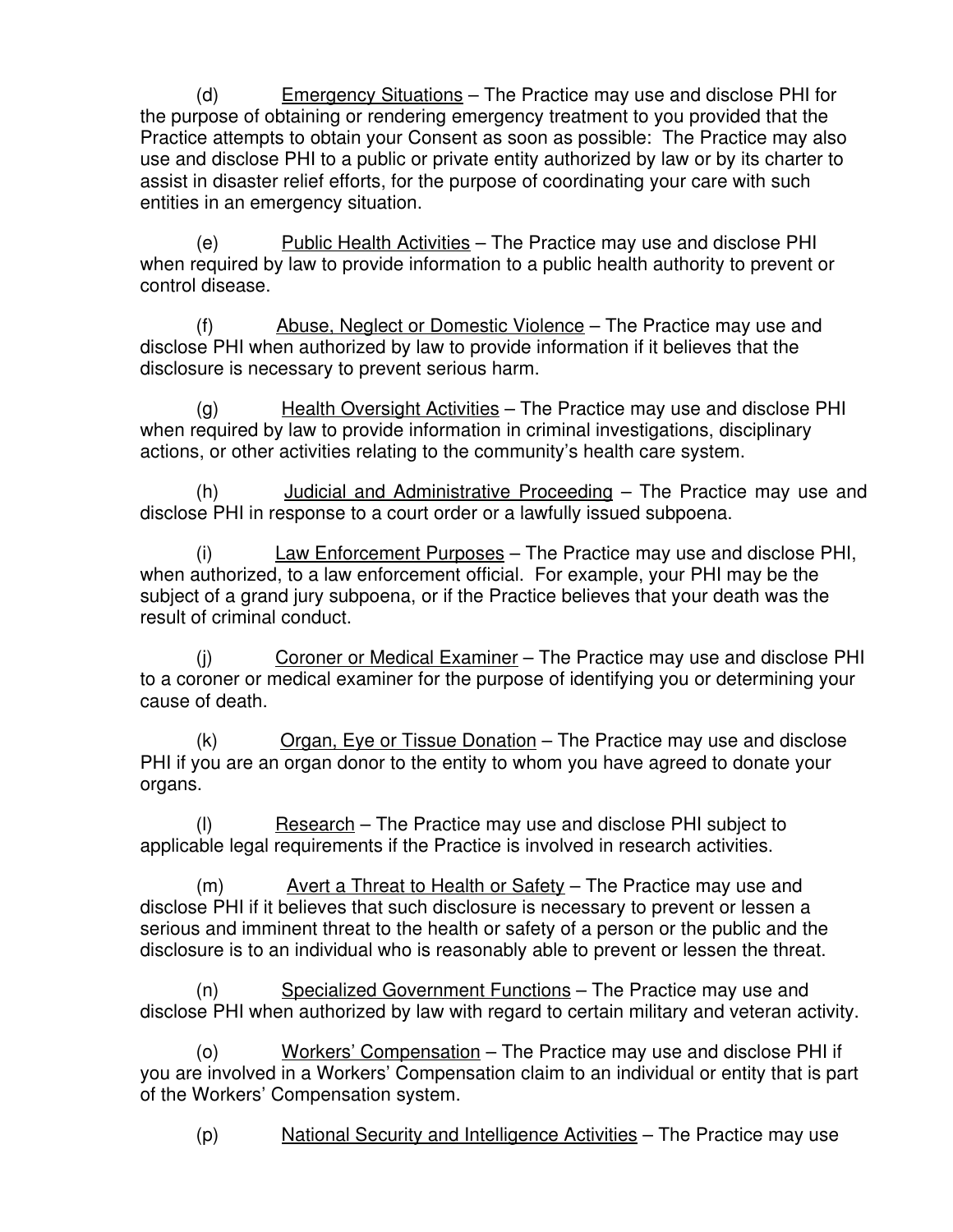and disclose PHI to authorized governmental officials with necessary intelligence information for national security activities.

(q) Military and Veterans – The Practice may use and disclose PHI if you are a member of the armed forces, as required by the military command authorities.

#### **AUTHORIZATION**

Uses and/or disclosures, other than those described above, will be made only with your written Authorization.

#### **YOUR RIGHTS**

You have the right to:

(a) Revoke any Authorization or consent you have given to the Practice, at any time. To request a revocation, you must submit a written request to the Practice's Privacy Officer.

(b) Request special restrictions on certain uses and disclosures of your PHI as authorized by law. In general, this relates to your right to request special restrictions concerning disclosures of your PHI regarding uses for treatment, payment and operational purposes under Privacy Rule, Section 164.522(a) and restrictions related to disclosures to your family and other individuals involved in your care under Privacy Rule, Section 164.510(b). Except in certain instances, the Practice may not be obligated to agree to any requested restrictions. To request restrictions, you must submit a written request to the Practice's Privacy Officer. In your written request, you must inform the Practice of what information you want to limit, whether you want to limit the Practice's use or disclosure, or both, and to whom you want the limits to apply. If the Practice agrees to your request, the Practice will comply with your request unless the information is needed in order to provide you with emergency treatment.

(c) Receive confidential communications or PHI by alternative means or at alternative locations as provided by Privacy Rule Section 164.522(b). For instance, you may request all written communications to you marked "Confidential Protected Health Information." You must make your request in writing to the Practice's Privacy Officer. The Practice will accommodate all reasonable requests.

(d) Inspect and copy your PHI as provided by federal law (including Privacy Rule, Section 164.524) and state law. To inspect and copy your PHI, you must submit a written request to the Practice's Privacy Officer. The Practice can charge you a fee for the cost of copying, mailing or other supplies associated with your request. In certain situations that are defined by law, the Practice may deny your request, but you will have the right to have the denial reviewed as set forth more fully in the written denial notice.

(e) Amend your PHI as provided by federal law (including Privacy Rule, Section 164.526) and state law. To request an amendment, you must submit a written request to the Practice's Privacy Officer. You must provide a reason that supports your request. The Practice may deny your request if it is not in writing, if you do not provide a reason in support of your request, if the information to be amended was not created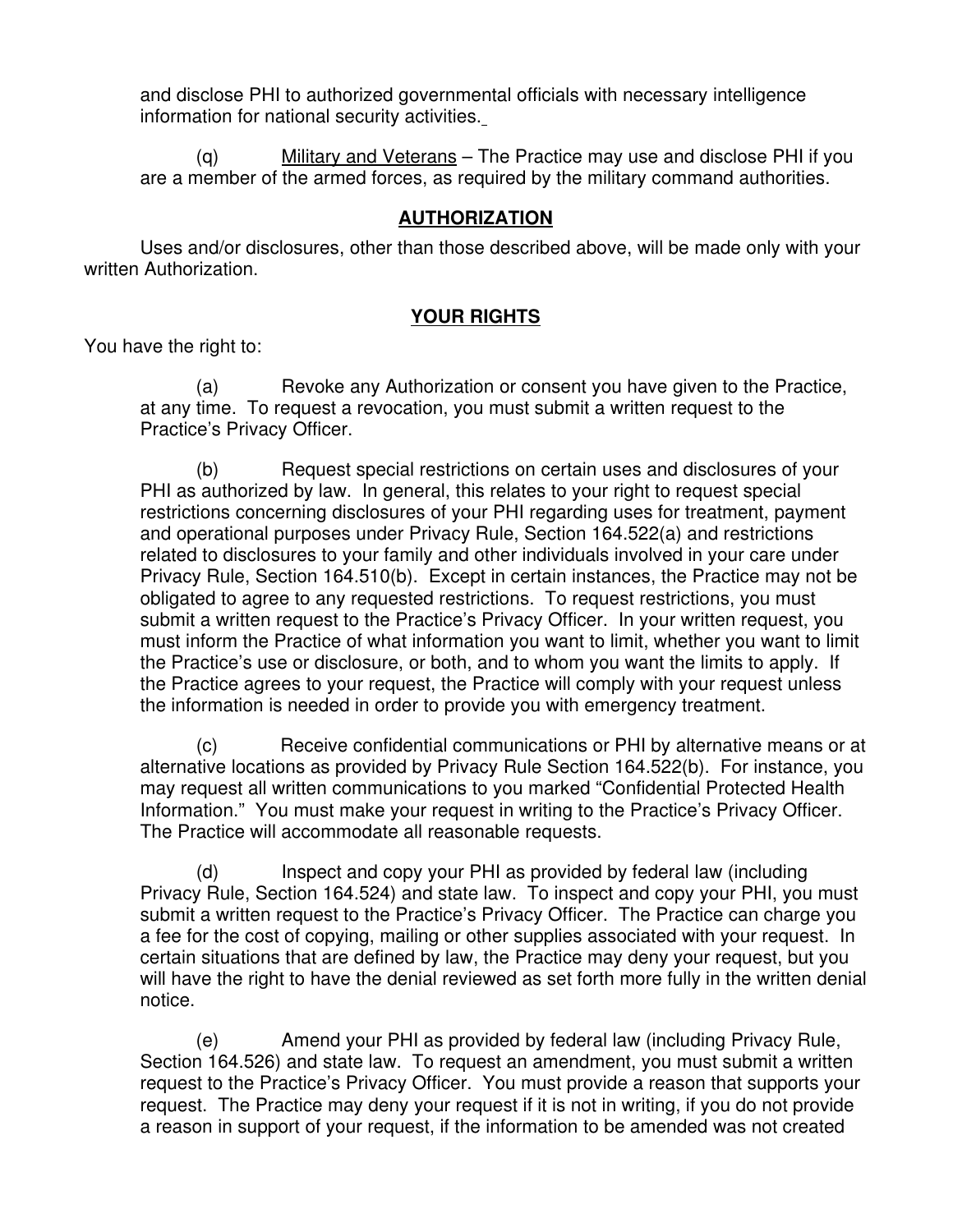by the Practice (unless the individual or entity that created the information is no longer available), if the information is not part of your PHI maintained by the Practice, if the information is not part of the information you would be permitted to inspect and copy, and/or if the information is accurate and complete. If you disagree with the Practice's denial, you will have the right to submit a written statement of disagreement.

(f) Receive an accounting of disclosures of your PHI as provided by federal law (including Privacy Rule Section 164.528) and state law. To request an accounting, you must submit a written request to the Practice's Privacy Officer. The request must state a time period, which may not be longer than six (6) years and may not include dates before April 14, 2003. The request should indicate in what form you want the list (such as a paper or electronic copy). The first list you request within a twelve (12) month period will be free, but the Practice may charge you for the cost of providing additional lists. The Practice will notify you of the costs involved and you can decide to withdraw or modify your request before any costs are incurred.

(g) Receive a paper copy of this Privacy Notice from the Practice (as provided by Privacy Rule Section 164.520(b)(1)(iv)(F)) upon request to the Practice's Privacy Officer.

(h) Complain to the Practice or to the Secretary of HHS (as provided by Privacy Rule Section 164.520(b)(1)(vi)) if you believe your privacy rights have been violated. To file a complaint with the Practice, you must contact the Practice's Privacy Officer. All complaints must be in writing.

To obtain more information about your privacy rights or if you have questions you want answered about your privacy rights (as provided by Privacy Rule Section 164.520(b)(2)(vii)), you may contact the Practice's Privacy Officer as follows:

> **Advanced Spinal Care Center 6501 Wilson Mills Rd. Suite B Mayfield Village, OH 44143 (440) 461-9774**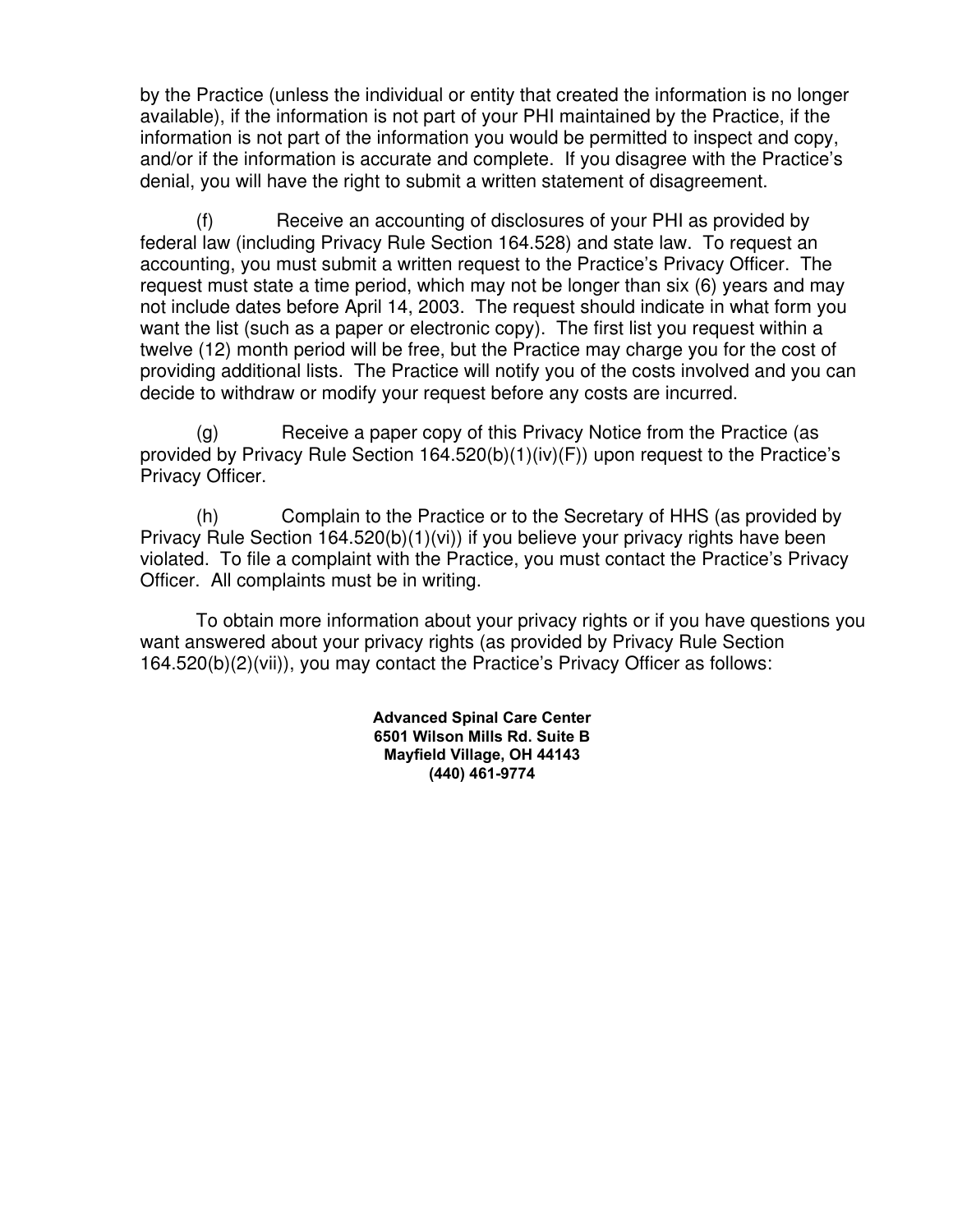### **PRACTICE'S REQUIREMENTS**

The Practice:

(a) Is required by federal law to maintain the privacy of your PHI and to provide you with this Privacy Notice detailing the Practice's legal duties and privacy practices with respect to your PHI.

(b) Under the Privacy Rule, may be required by State law to grant greater access or maintain greater restrictions on the use or release of your PHI than that which is provided for under federal law.

(c) Is required to abide by the terms of this Privacy Notice.

(d) Reserves the right to change the terms of this Privacy Notice and to make the new Privacy Notice provisions effective for all of your PHI that it maintains.

(e) Will distribute any revised Privacy Notice to you prior to implementation.

(f) Will not retaliate against you for filing a complaint.

### **EFFECTIVE DATE**

This Notice is in effect as of 04/15/03.

#### **PATIENT ACKNOWLEDGEMENT**

 By subscribing my name below, I acknowledge receipt of a copy of this Notice, and my understanding and my agreement to its terms.

Patient

 $\overline{\phantom{a}}$  , and the contract of the contract of the contract of the contract of the contract of the contract of the contract of the contract of the contract of the contract of the contract of the contract of the contrac

Date:\_\_\_\_\_\_\_\_\_\_\_\_\_\_\_